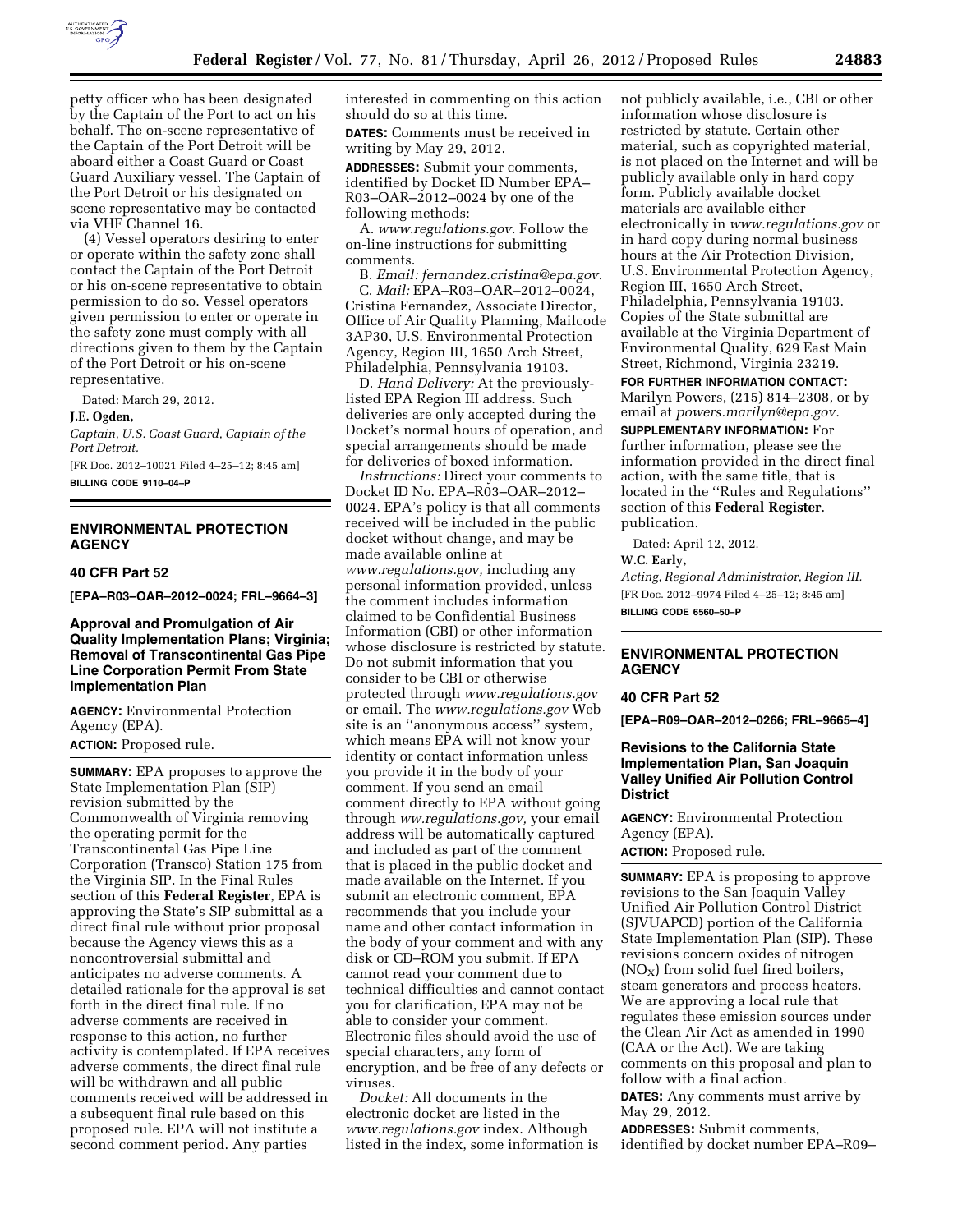OAR–2012–0266, by one of the following methods:

1. *Federal eRulemaking Portal: [www.regulations.gov.](http://www.regulations.gov)* Follow the on-line instructions.

2. *Email: [steckel.andrew@epa.gov.](mailto:steckel.andrew@epa.gov)*  3. *Mail or deliver:* Andrew Steckel (Air-4), U.S. Environmental Protection Agency Region IX, 75 Hawthorne Street, San Francisco, CA 94105–3901.

*Instructions:* All comments will be included in the public docket without change and may be made available online at *[www.regulations.gov,](http://www.regulations.gov)*  including any personal information provided, unless the comment includes Confidential Business Information (CBI) or other information whose disclosure is restricted by statute. Information that you consider CBI or otherwise protected should be clearly identified as such and should not be submitted through *[www.regulations.gov](http://www.regulations.gov)* or email. *[www.regulations.gov](http://www.regulations.gov)* is an ''anonymous access'' system, and EPA will not know your identity or contact information unless you provide it in the body of your comment. If you send email

directly to EPA, your email address will be automatically captured and included as part of the public comment. If EPA cannot read your comment due to technical difficulties and cannot contact you for clarification, EPA may not be able to consider your comment.

*Docket:* Generally, documents in the docket for this action are available electronically at *[www.regulations.gov](http://www.regulations.gov)*  and in hard copy at EPA Region IX, 75 Hawthorne Street, San Francisco, California. While all documents in the docket are listed at *[www.regulations.gov,](http://www.regulations.gov)* some information may be publicly available only at the hard copy location (e.g., copyrighted material, large maps), and some may not be publicly available in either location (e.g., CBI). To inspect the hard copy materials, please schedule an appointment during normal business hours with the contact listed in the **FOR FURTHER INFORMATION CONTACT** section.

### **FOR FURTHER INFORMATION CONTACT:**

Andrew Steckel, EPA Region IX, (415) 947–4115, *[steckel.andrew@epa.gov.](mailto:steckel.andrew@epa.gov)* 

# TABLE 1—SUBMITTED RULE

### **SUPPLEMENTARY INFORMATION:**

Throughout this document, "we," "us" and ''our'' refer to EPA.

#### **Table of Contents**

#### I. The State's Submittal

- A. What rule did the State submit?
- B. Are there other versions of this rule?
- C. What is the purpose of the submitted rule?

# II. EPA's Evaluation

- A. How is EPA evaluating the rule? B. Does the rule meet the evaluation criteria?
- C. EPA Recommendations To Further Improve the Rule
- III. EPA's Proposed Action

IV. Statutory and Executive Order Reviews

### **I. The State's Submittal**

# *A. What rule did the State submit?*

Table 1 identifies the rule addressed by this proposal with the date that it was adopted by the local air agency and submitted by the California Air Resources Board (CARB).

| Local agency | Rule No. | Rule title                                                          | Amended  | Submitted |
|--------------|----------|---------------------------------------------------------------------|----------|-----------|
| SJVUAPCD     |          | 4352 Solid Fuel Fired Boilers, Steam Generators and Process Heaters | 12/15/11 | 02/23/12  |
|              |          |                                                                     |          |           |

On March 13, 2012, EPA determined that the submittal for SJVUAPCD Rule 4352 met the completeness criteria in 40 CFR Part 51 Appendix V, which must be met before formal EPA review.

#### *B. Are there other versions of this rule?*

We finalized a limited approval and limited disapproval of an earlier version of Rule 4352 on October 1, 2010 (75 FR 60623). That action incorporated Rule 4352 into the California SIP, including those provisions identified as deficient.

# *C. What is the purpose of the submitted rule?*

 $NO<sub>X</sub>$  emissions help produce groundlevel ozone, smog and particulate matter, which harm human health and the environment. Section 110(a) of the CAA requires States to submit regulations that control  $NO<sub>x</sub>$  emissions. Rule 4352 limits  $NO<sub>X</sub>$  and carbon monoxide (CO) emissions from solid fuel fired boilers, steam generators and process heaters. EPA's technical support document (TSD) has more information about this rule.

# **II. EPA's Evaluation**

*A. How is EPA evaluating the rule?* 

Generally, SIP rules must be enforceable (see section 110(a) of the

Act), must require Reasonably Available Control Technology (RACT) for each category of sources covered by a Control Techniques Guidelines (CTG) document and each major source of  $NO<sub>X</sub>$  or VOC emissions in ozone nonattainment areas classified as moderate or above (see CAA sections 182(b)(2) and 182(f)), and must not relax existing requirements (see CAA sections 110(l) and 193). Section 172(c)(1) of the Act also requires implementation of all reasonably available control measures (RACM) as expeditiously as practicable in nonattainment areas.

Because the San Joaquin Valley (SJV) area is designated nonattainment for the 1997 and 2006 fine particulate matter (PM2.5) National Ambient Air Quality Standards (NAAQS) and for the 1-hour and 8-hour ozone NAAQS (see 40 CFR 81.305), the RACM requirement in CAA section  $172(c)(1)$  applies to this area.<sup>1</sup> In

addition, because SJV is classified as ''extreme'' nonattainment for the 1-hour and 8-hour ozone NAAQS (see 40 CFR 81.305), the specific RACT requirement in CAA sections 182(b)(2) and (f) applies to all major sources of  $NO<sub>x</sub>$  or VOC in the SJV area. We are evaluating Rule 4352 for compliance with the  $NO<sub>X</sub>$ RACT requirement in CAA section 182 because the rule applies to major  $NO<sub>x</sub>$ emission sources.

Guidance and policy documents that we use to evaluate enforceability and RACT requirements consistently include the following:

1. ''State Implementation Plans; General Preamble for the Implementation of Title I of the Clean Air Act Amendments of 1990,'' 57 FR 13498 (April 16, 1992) (the General Preamble) and 57 FR 18070 (April 28, 1992) (Appendices).

2. ''State Implementation Plans; Nitrogen Oxides Supplement to the General Preamble; Clean Air Act Amendments of 1990 Implementation of Title I; Proposed Rule,'' 57 FR 55620, November 25, 1992 (the  $NO<sub>X</sub>$ Supplement).

2. ''Issues Relating to VOC Regulation Cutpoints, Deficiencies, and Deviations,'' EPA, May 25, 1988 (the Bluebook).

<sup>1</sup>EPA generally takes action on a RACM demonstration as part of our action on the State's attainment demonstration for the relevant NAAQS, based on an evaluation of the control measures submitted as a whole and their overall potential to advance the applicable attainment date in the area. *See, e.g.,* 76 FR 69896 (November 9, 2011) (final rule partially approving and partially disapproving PM<sub>2.5</sub> attainment plan for SJV); 77 FR 12652 (March 1, 2012) (final rule approving 8-hour ozone attainment plan for SJV).